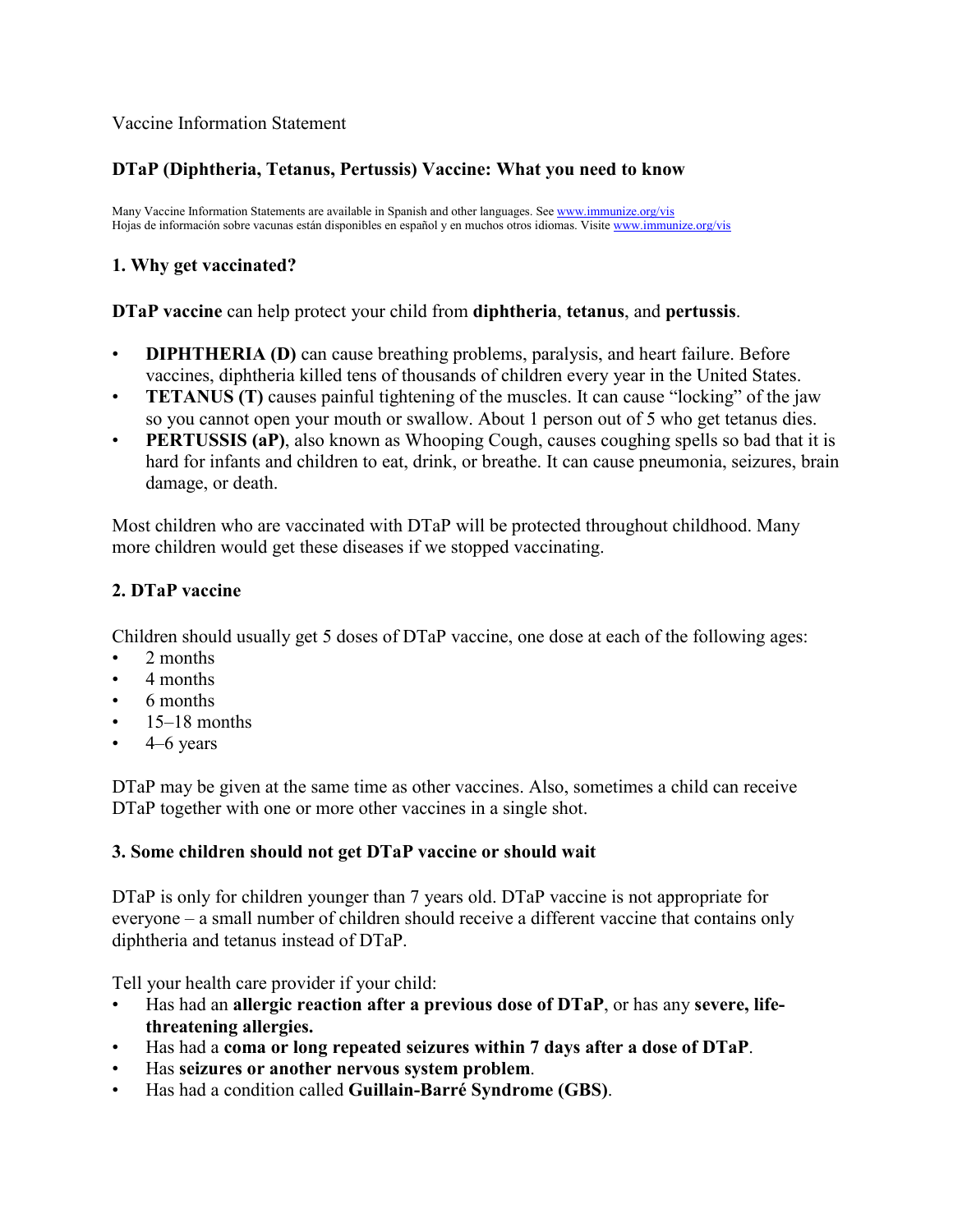• Has had **severe pain or swelling after a previous dose** of DTaP or DT vaccine.

In some cases, your health care provider may decide to postpone your child's DTaP vaccination to a future visit.

Children with minor illnesses, such as a cold, may be vaccinated. Children who are moderately or severely ill should usually wait until they recover before getting DTaP vaccine.

Your health care provider can give you more information.

# **4. Risks of a vaccine reaction**

- Redness, soreness, swelling, and tenderness where the shot is given are common after DTaP.
- Fever, fussiness, tiredness, poor appetite, and vomiting sometimes happen 1 to 3 days after DTaP vaccination.
- More serious reactions, such as seizures, non-stop crying for 3 hours or more, or high fever (over 105°F) after DTaP vaccination happen much less often. Rarely, the vaccine is followed by swelling of the entire arm or leg, especially in older children when they receive their fourth or fifth dose.
- Long-term seizures, coma, lowered consciousness, or permanent brain damage happen extremely rarely after DTaP vaccination.

As with any medicine, there is a very remote chance of a vaccine causing a severe allergic reaction, other serious injury, or death.

# **5. What if there is a serious problem?**

An allergic reaction could occur after the child leaves the clinic. If you see signs of a severe allergic reaction (hives, swelling of the face and throat, difficulty breathing, a fast heartbeat, dizziness, or weakness), call 9-1-1 and get the child to the nearest hospital.

For other signs that concern you, call your child's health care provider.

Serious reactions should be reported to the Vaccine Adverse Event Reporting System (VAERS). Your doctor will usually file this report, or you can do it yourself. Visit **[www.vaers.hhs.gov](http://www.vaers.hhs.gov/)** or call **1-800-822-7967**. *VAERS is only for reporting reactions, it does not give medical advice.*

# **6. The National Vaccine Injury Compensation Program**

The National Vaccine Injury Compensation Program is a federal program that was created to compensate people who may have been injured by certain vaccines. Visit **[www.hrsa.gov/vaccinecompensation](http://www.hrsa.gov/vaccinecompensation)** or call **1-800-338-2382** to learn about the program and about filing a claim. There is a time limit to file a claim for compensation.